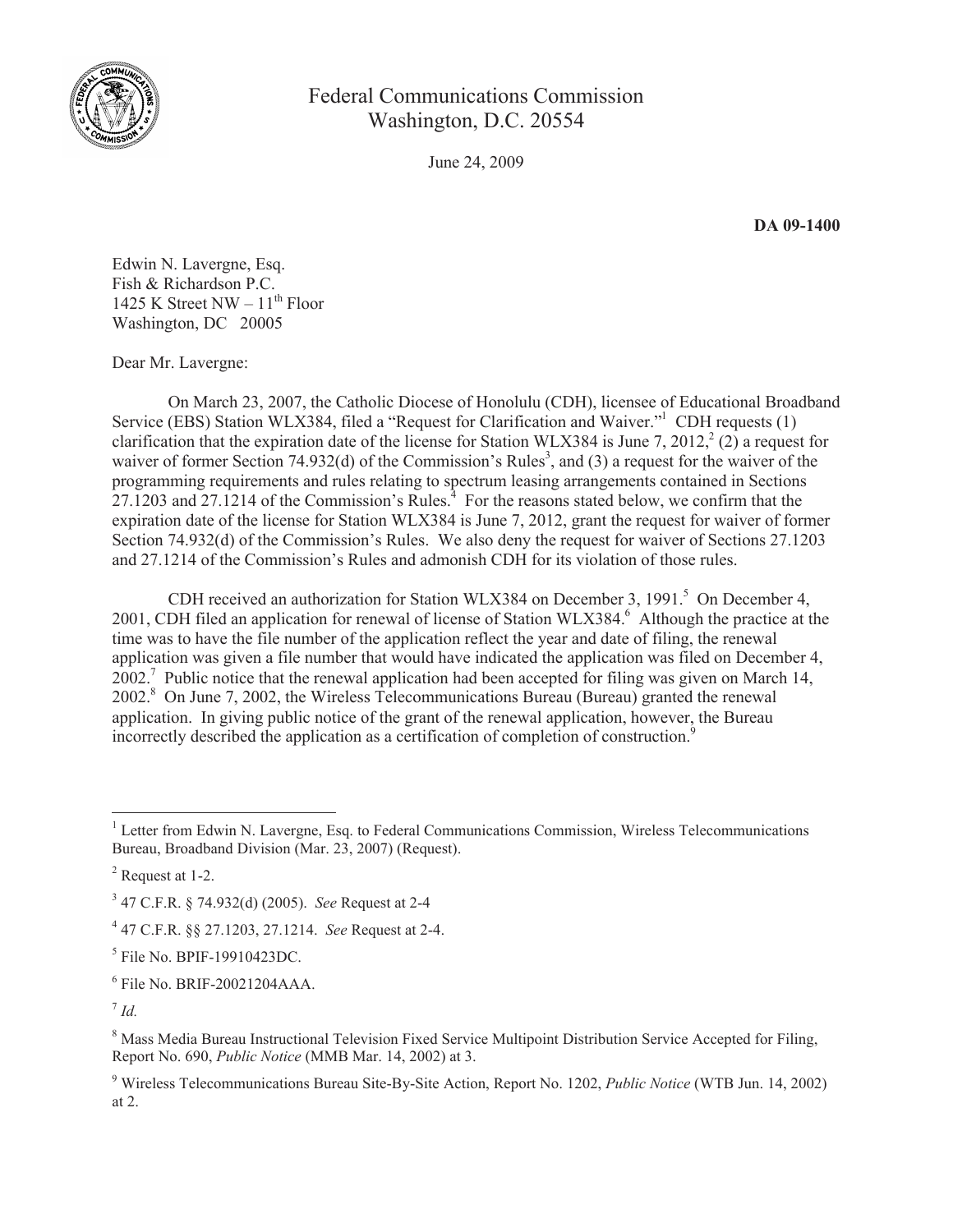CDH now reports that, at some point more than one year prior to January 10, 2005, Station WLX384 was off the air.<sup>10</sup> CDH also reports that although Station WLX384 has been used by Clearwire Corporation (Clearwire) to provide commercial broadband services since August 31, 2006, CDH has not been using Station WLX384 to provide the delivery of educational services as required by Sections 27.1203 and 27.1214 of the Commission's Rules.<sup>11</sup>

CDH has three separate requests for relief. First, CDH asks for "formal clarification" that the license for Station WLX384 has an expiration date of June 7, 2012.<sup>12</sup> Second, CDH requests a waiver of former Section 74.932(d) of the Commission's Rules to allow it to keep its license notwithstanding the fact that the station was off the air more than one year prior to January 10, 2005, the date the rule was abolished.<sup>13</sup> CDH argues that grant of its waiver request would be consistent with other waivers of the same rule that have been granted.<sup>14</sup> Third, CDH requests a waiver of Sections 27.1203 and 27.1214 of the Commission's Rules to excuse the fact that Station WLX384 has not been used to deliver educational services.<sup>15</sup> CDH claims that this violation resulted from a "lack of communication" between CDH and Clearwire and other unspecified factors.<sup>16</sup> In a Supplement to its Request, CDH reports that with the assistance of Clearwire, it has recently installed internet connections at four Diocese schools with an aggregate population of over 600 students, over half of which are considered high-risk.<sup>17</sup> CDH asserts that these recent installations are the first step in its plan to use its EBS spectrum to provide superior instructional capabilities to students, teachers, clergy and staff.<sup>18</sup>

With respect to CDH's first request, the Universal Licensing System (ULS) correctly shows that CDH's renewal application was granted and that the license for Station WLX384 expires on June 7, 2012. The fact that the file number of the renewal application did not follow the usual practice of reflecting the date of filing does not affect the validity of the action.

We conclude, however, that the Bureau has not yet given proper public notice of the grant of CDH's renewal application. The standard for determining adequate notice is whether a public notice is "reasonably comprehensible to people of good faith."<sup>19</sup> The test is whether a fair reading of the public notice put the reader on notice that the Bureau had granted an application for renewal of license for Station WLX384.<sup>20</sup> In this case, because the public notice describes the application as a certification of

- <sup>13</sup> Request at 3-5.
- <sup>14</sup> Request at 3-4.
- <sup>15</sup> Request at 4.
- <sup>16</sup> Request at 4.

<sup>17</sup> Letter from Edwin N. Lavergne, Esq. to Federal Communications Commission, Wireless Telecommunications Bureau, Broadband Division (Aug. 15, 2007) at 2 (Supplement).

<sup>18</sup> Supplement at 2.

<sup>19</sup> *Radio Athens, Inc. v. FCC*, 401 F.2d 398, 404 (D.C. Cir. 1968).

<sup>20</sup> Mobilfone of Northeastern Pennsylvania, Inc., *Memorandum Opinion and Order*, 5 FCC Rcd 7414 (CCB 1990).

<sup>&</sup>lt;sup>10</sup> Request at 3. CDH does not know the specific dates the station was off the air "[d]ue to changes in personnel ... and incomplete operational records . . ." Request at 3 n.2.

 $11$  Request at 3-4.

<sup>&</sup>lt;sup>12</sup> Request at 3.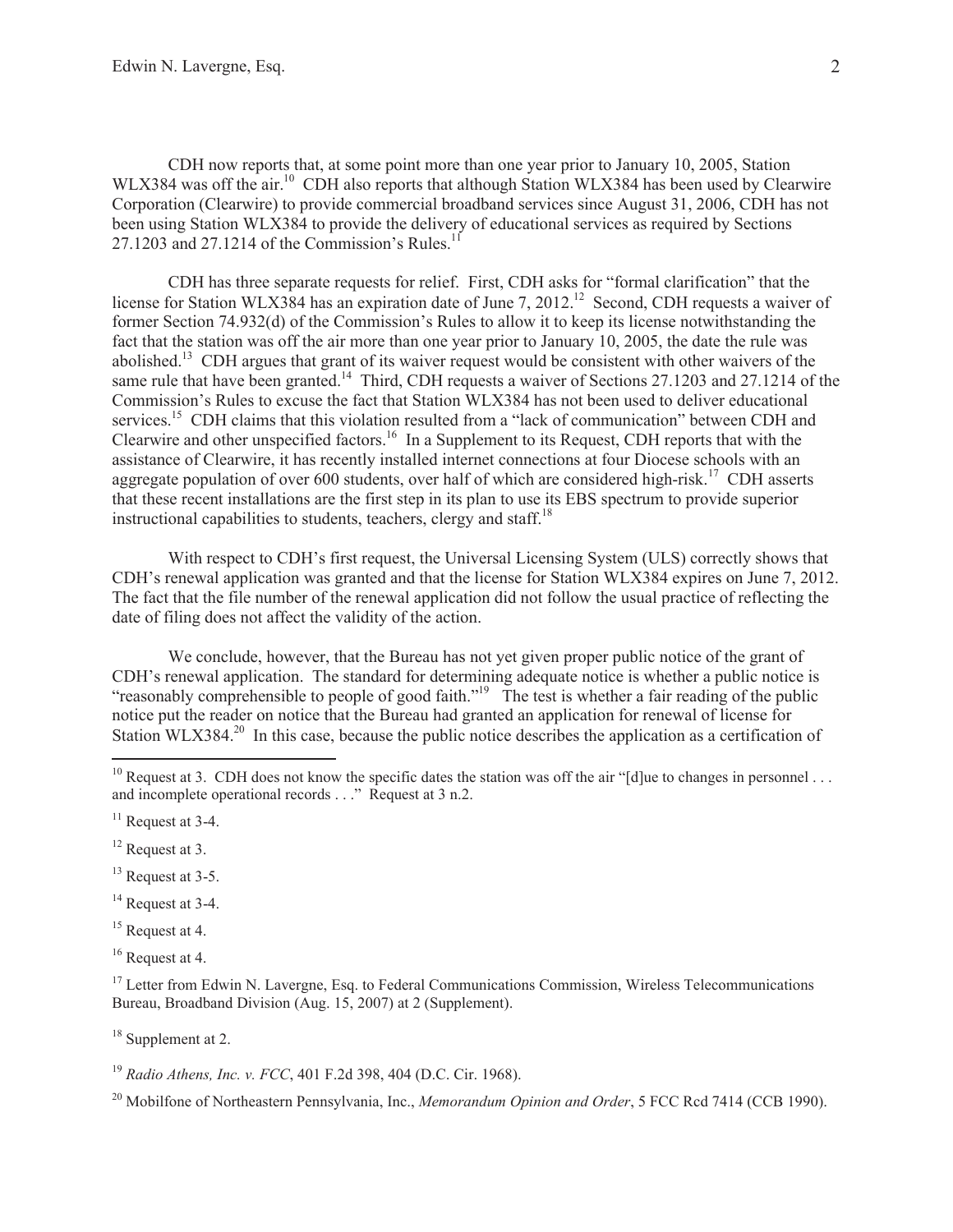completion of construction, we conclude that the Bureau failed to given the public adequate notice of the action taken.<sup>21</sup> Accordingly, we will issue a corrected public notice reflecting the actual action taken.

We next turn to CDH's request for waivers. An applicant seeking a waiver of the Commission's Rules must demonstrate either that: (i) the underlying purpose of the rule(s) will not be served or would be frustrated by application to the instant case, and that a grant of the waiver would be in the public interest;<sup>22</sup> or (ii) in view of unique or unusual factual circumstances of the instant case, application of the rule(s) would be inequitable, unduly burdensome or contrary to the public interest, or the applicant has no reasonable alternative. $^{23}$ 

Under the rule that was in effect prior to January 10, 2005, former Section 74.932(d) of the Commission's Rules required that an EBS license be forwarded to the Commission for cancellation in case of permanent discontinuance of operation.<sup>24</sup> A station that had not operated for one year was considered to have permanently discontinued operation.<sup>25</sup> On July 29, 2004, the Commission released the *BRS/EBS R&O & FNPRM* that fundamentally restructured the band to provide BRS and EBS licensees with greater flexibility, and took numerous steps to promote competition, innovation, and investment in wireless broadband services and educational services.<sup>26</sup> Among other actions, the *BRS/EBS R&O & FNPRM* eliminated the discontinuance of service rules for the new BRS and EBS.<sup>27</sup> The discontinuance of service rules no longer apply to non-common carrier BRS and EBS licensees. Because the discontinuance of service rules applied at the time for which the applicants are seeking a waiver, however, the licensees require a waiver in order to avoid forfeiting their licenses.

We will grant CDH's request for waiver of former Section 74.932(d) of the Commission's Rules. We have granted a series of waivers of that rule in order to facilitate the transition to the new rules applicable to EBS.<sup>28</sup> We agree with CDH that it is similarly situated to other EBS licensees that have received waivers.

<sup>21</sup> *See* School Board of Dade County, *Memorandum Opinion and Order*, 18 FCC Rcd 24047, 24052 ¶ 14 (WTB PSPWD 2003) (notice of filing of application is inadequate when notice lists the wrong channel group).

 $22$  47 C.F.R. § 1.925(b)(3)(1).

 $23$  47 C.F.R. § 1.925(b)(3)(ii).

 $^{24}$  47 C.F.R. § 74.932(d).

<sup>25</sup> *Id.*

<sup>26</sup> *BRS/EBS R&O & FNPRM*.

<sup>27</sup> *Id.*, 19 FCC Rcd at 14255-57 ¶¶ 231-239.

<sup>28</sup> *See* Wireless Telecommunications Bureau's Broadband Division Grants Request for Waiver of EBS Discontinuance of Service Rule, *Public Notice*, 21 FCC Rcd 14485 (WTB BD 2006); Wireless Telecommunications Bureau's Broadband Division Grants Requests for Waiver of BRS and EBS Discontinuance of Service Rules, *Public Notice*, 21 FCC Rcd 10079 (WTB BD 2006); Wireless Telecommunications Bureau's Broadband Division Grants Requests for Waiver of BRS and EBS Discontinuance of Service Rules, *Public Notice*, 20 FCC Rcd 5275 (WTB BD 2005); Wireless Telecommunications Bureau's Broadband Division Grants Requests for Waiver of MDS and ITFS Discontinuance of Service Rules, *Public Notice*, 20 FCC Rcd 54 (WTB BD 2005); Wireless Telecommunications Bureau's Broadband Division Grants Requests for Waiver of MDS and ITFS Discontinuance of Service Rules, *Public Notice*, 19 FCC Rcd 18752 (WTB BD 2004).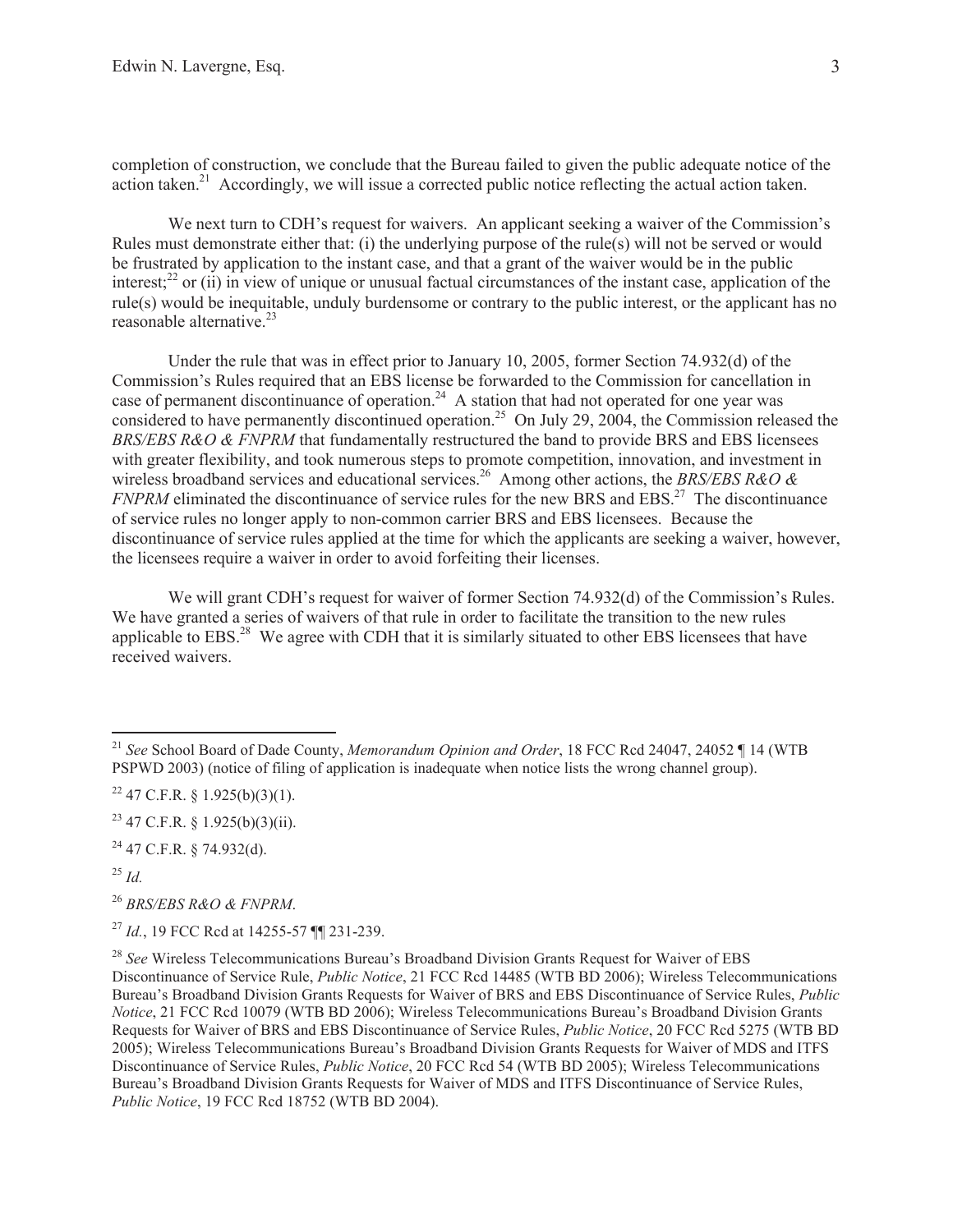With respect to CDH's last request, Section 27.1203 of the Commission's Rules sets forth the permissible uses of EBS stations.<sup>29</sup> Section 27.1214 of the Commission's Rules sets forth the minimum educational usage requirements for EBS stations that lease their excess capacity to commercial operators.<sup>30</sup> These rules ensure that EBS licensees use their stations to "further the educational objectives that led to the establishment of  $[EBS]$ ."<sup>31</sup>

We deny CDH's request for waiver of these rules because granting a waiver would be inconsistent with the underlying purposes of these rules. The only justification CDH has offered is an unspecified "miscommunication" and other unspecified factors. Given the importance of the educational purposes of EBS, granting a waiver under these circumstances would be inconsistent with the underlying purposes of the rule and would be inappropriate. We therefore conclude that CDH has not justified a waiver of Sections 27.1203 and 27.1214 of the Commission's Rules, and admonish CDH for its violation of those rules. $32$ 

Accordingly, IT IS ORDERED, pursuant to Section 4(i) of the Communications Act of 1934, as amended, 47 U.S.C. § 154(i), and Sections 1.949, 27.1203, 27.1214, and 74.932(d) of the Commission's Rules, 47 C.F.R. §§ 1.949, 27.1203, 27.1214, and 74.932(d), that the Request for Clarification and Waiver filed by the Catholic Diocese of Honolulu on March 23, 2007 IS GRANTED to the extent indicated and is otherwise DENIED.

IT IS FURTHER ORDERED, pursuant to Section 4(i) of the Communications Act of 1934, as amended, 47 U.S.C. § 154(i), and Section 74.932(d) of the Commission's Rules, 47 C.F.R. § 74.932(d), that the request for waiver of Section 74.932(d) of the Commission's Rules filed by the Catholic Diocese of Honolulu on March 23, 2007 IS GRANTED.

<sup>29</sup> 47 C.F.R. § 27.1203.

<sup>30</sup> 47 C.F.R. § 27.1214.

<sup>31</sup> *BRS/EBS R&O & FNPRM*, 19 FCC Rcd at 14222 ¶ 152.

<sup>&</sup>lt;sup>32</sup> We will refer this matter to the Commission's Enforcement Bureau for consideration of possible enforcement action against CDH.